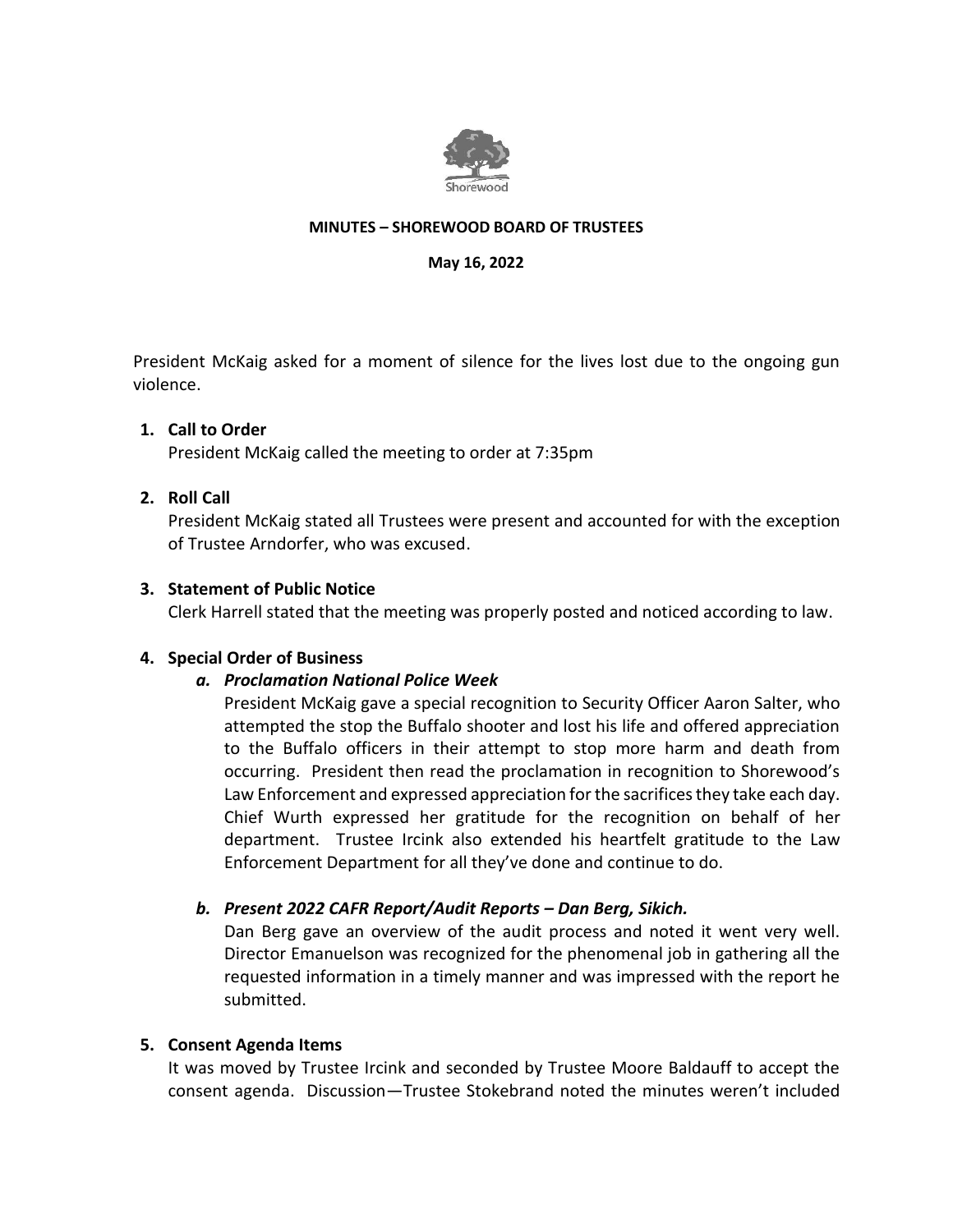and Village Manager Ewald stated they would be included in the next meeting. Trustee Couto asked that we remove item 5e from the consent agenda. Motion carried with a unanimous vote.

## **6. Items Removed from the Consent Agenda**

*a. Item 5e-- Consider Application for Special Privilege Approval for a Loading Zone at Metro Market, 4075 N. Oakland Ave.*

Trustee Couto asked if there would be more information as to why it was requested and if there was more context regarding this. Director Griepentrog stated that it was previously part of the Village Code Ordinance as a permanent loading zone, but in 2018 the Village Board changed the permanence of loading zones to be an annual renewal so it could be reviewed and commented upon by the Trustees. Metro Market applied in order to maintain their current status and it would be the Village's discretion to modify it as needed.

## **7. Public Hearing(s)**

None

**8. Citizens to be Heard**  None

### **9. New Business**

### *a. Consider award of contract for 2022 ash removal program.*

It was moved by Trustee Stokebrand that a contract for the 2022 ash removal be awarded to Wallace Tree and Landscape in the amount of \$79,592.00 and seconded by Trustee Ircink. Motion carried by unanimous vote.

### *b. Consider affirming Village Board Lake Drive roadway design.*

It was moved by Trustee Moore Baldauff to affirm the Village Board's previous guidance to maintain the current typical cross-section and the reconstruction design of Lake Drive, which includes shared parking and bike lanes on both sides of the roadway and safe travel lanes. Seconded by Trustee Stokebrand. Motion carried by unanimous vote.

### *c. Review of Long Range Plan Projects and associated timeline.*

Director Butschlick reviewed the projects and associated timelines included in the Long Range financial plan. Staff will reflect on street light project schedule, contemplate alternatives to the schedule and other approaches, and report back to the Village Board.